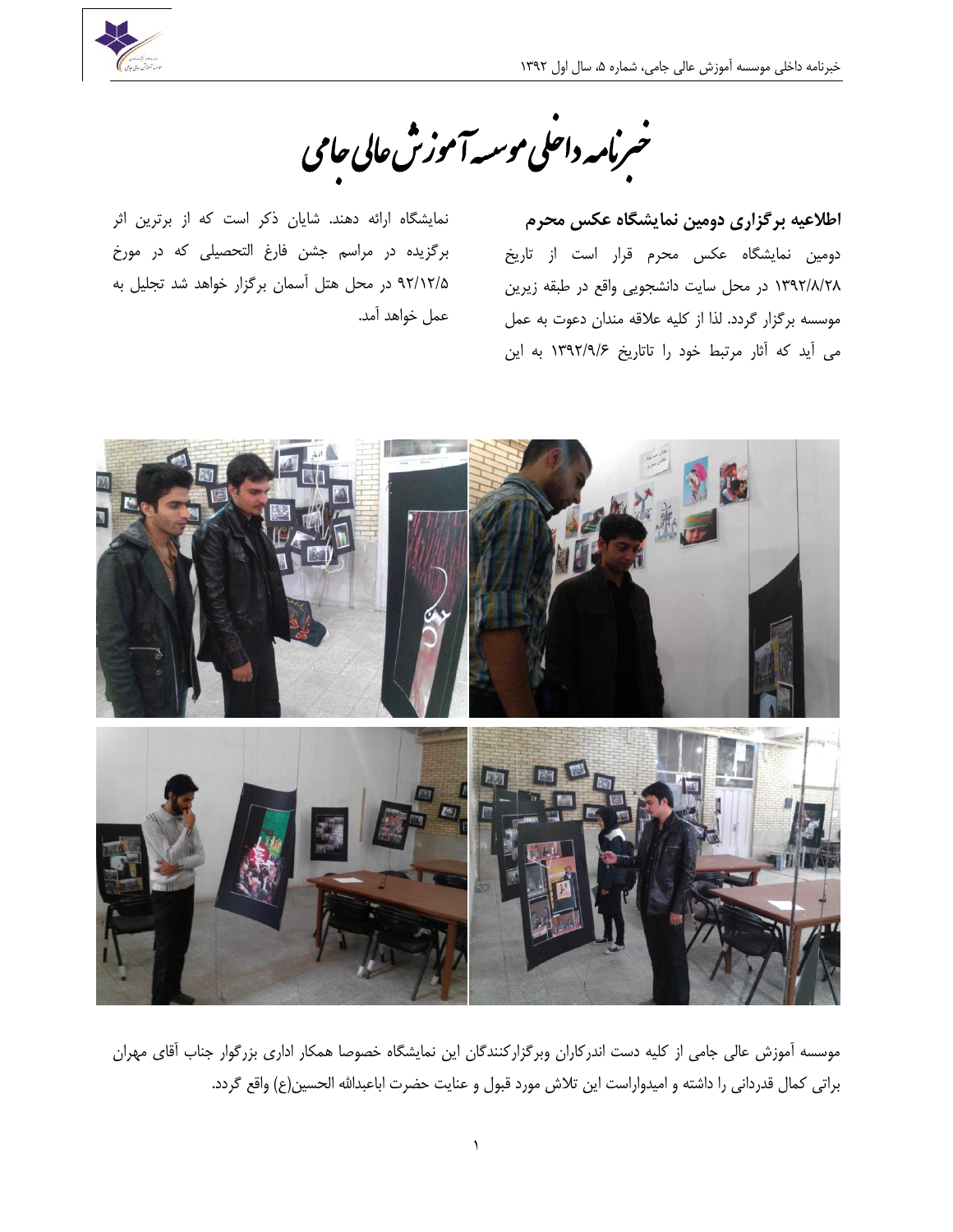

### اطلاعیه معاونت دانشجوئی موسسه

معاونت دانشجویی موسسه آموزش عالی جامی در راستای استفاده از ایده ها و توانایی های دانشجویان خلاق و علاقه مند به شرکت در فعالیت های فرهنگی و فوق برنامه در نظر دارد هر هفته تعدادی عکس را در گالری عکس موسسه به نمایش درآورد. لذا از کلیه علاقه مندان دعوت می گردد عکسهای خود را که دارای موضوعات مرتبط علمی و فرهنگی وپژوهشی هستند از طریق ایمیل به جناب آقای مهران براتی ارسال نموده تا پس از بررسی های مقدماتی نسبت به درج آنها در گالری مذکور اقدام گردد.

### **پیبم تبزیک**

بدینوسیله مجددا کسب مقام کشوری عضو هئیت علمی مدعوگروه حسابداری موسسه جناب آقای مهندس اسماعیل فتوت در مسابقات پاورلیفتینگ را به ایشان و خانواده محترم تبریک عرض نموده و برای ایشان آرزوی موفقیت در

مسابقات پرس سینه جهانی را که قرار است در ماه دسامبر سال جاری میلادی در کشور اوکراین برگزار گردد داریم.

# **لیست بزين دادَبی علمی اعضبء َیئت علمی ي**  همکاران محترم موسسه آموزش عالی جامی

همانطور که در شماره های قبلی خبرنامه نیز به اطلاع کلیه همکاران و دانشجویان بزرگوار موسسه رسانده شد موسسه آموزش عالی جامی همواره پژوهش و پژوهش محوری را سرلوحه اقدامات خود قرارداده و علاقه مند بوده است که این زمینه از اهداف عالیه و برنامه ساز باشد. علیهذا در ادامه لیست برون دادهای اعضای محترم هیئت علمی تمام وقت و مدعو و همچنین همکاران اداری و علمی موسسه در سالهای پس از ۲۰۱۱ میلادی به حضور نورانی بزرگواران ارائه شده است که ضمن عرض تبریک و تشکر صمیمانه از کسانی که با زحمت فراوان منجر به تولید این دستاوردهای علمی شده اند برای این عزیزان موفقیت و بهروزی را بلاخص در امور مسائل علمی از درگاه ایزد منان مسئلت می داری<del>م</del>.